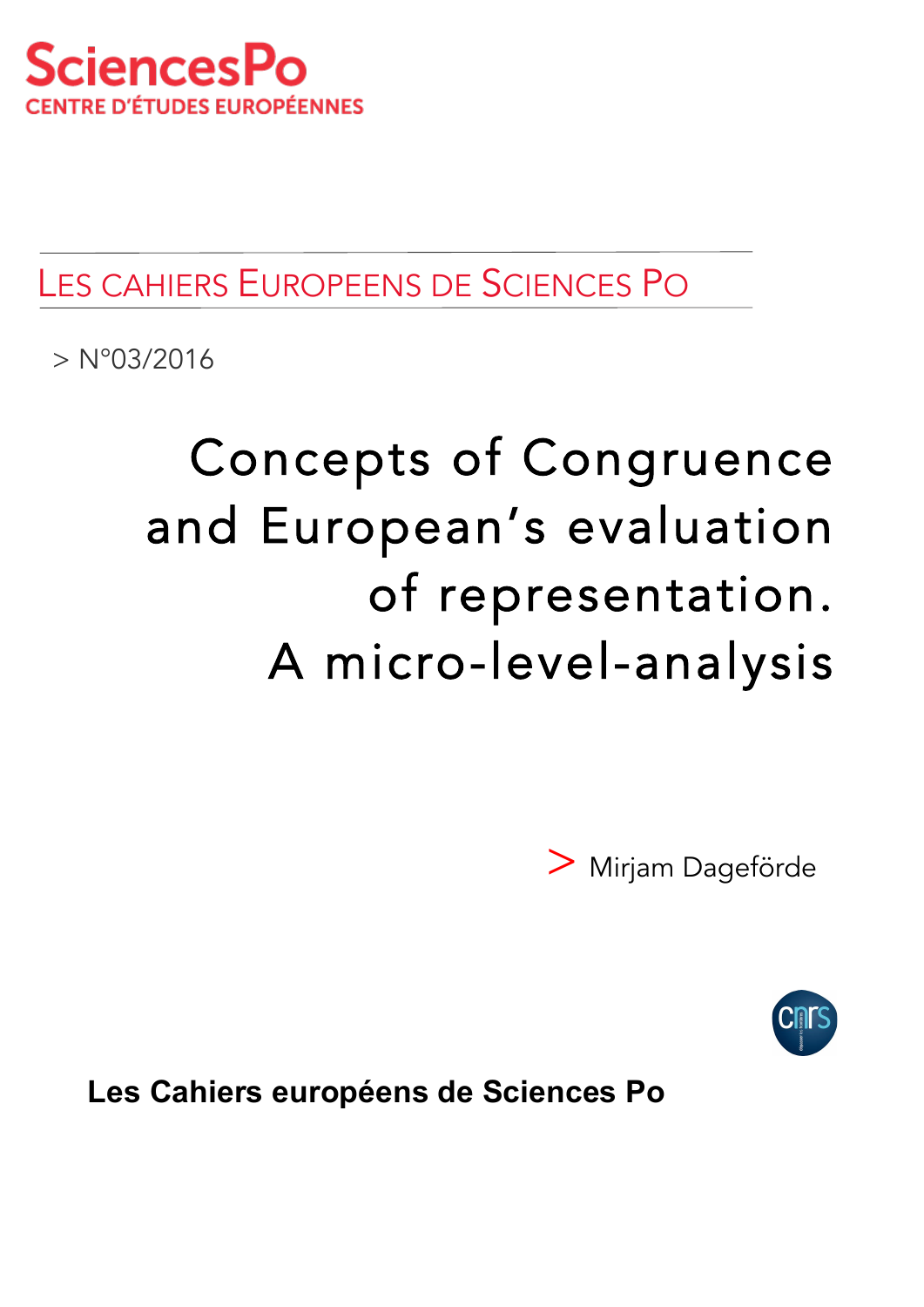### **N° 03/2016**

March 2016

**Mirjam Dageförde**

## **Concepts of Congruence and European's evaluation of representation. A micro-level-analysis**

**Mirjam Dageförde** is PhD-candidate at Sciences Po (Centre d'études européennes) and at the University of Stuttgart (Cotutelle). Her research interests concern the relation of citizens and politics, approaches for evaluating representation and methods. Her work focuses on Europe as well as on the French-German comparison. Currently, she teaches on representation and quantitative methods at Sciences Po. E-Mail: mirjam.dagefoerde@sciencespo.fr

This working paper is based on two different papers that investigate the effects of congruence on the macro-and micro-level. The papers were presented at the APSA Annual Meeting 2013 and the ECPR Genereal conference 2013 (macro) and at the APSA Annual Meeting 2014 and the ECPR General conference 2014 (micro) as well as colloquia/seminars at Sciences Po, the University of Stuttgart and the University of Twente. I would like to thank the participants of the panels and colloquia and Kees Aarts, James Adams, Matt Golder, Armen Hakhverdian, Orit Kedar, Pablo Onate and Jacques Thomassen. Moreover, I thank Oscar Gabriel, Emiliano Grossman, Nonna Mayer and Nicolas Sauger.

Citation: Mirjam Dageförde (2016), "Concepts of Congruence and European's evaluation of representation. A micro-level-analysis", Les Cahiers européens de Sciences Po, n°3, Paris: Centre d'études européennes at Sciences Po.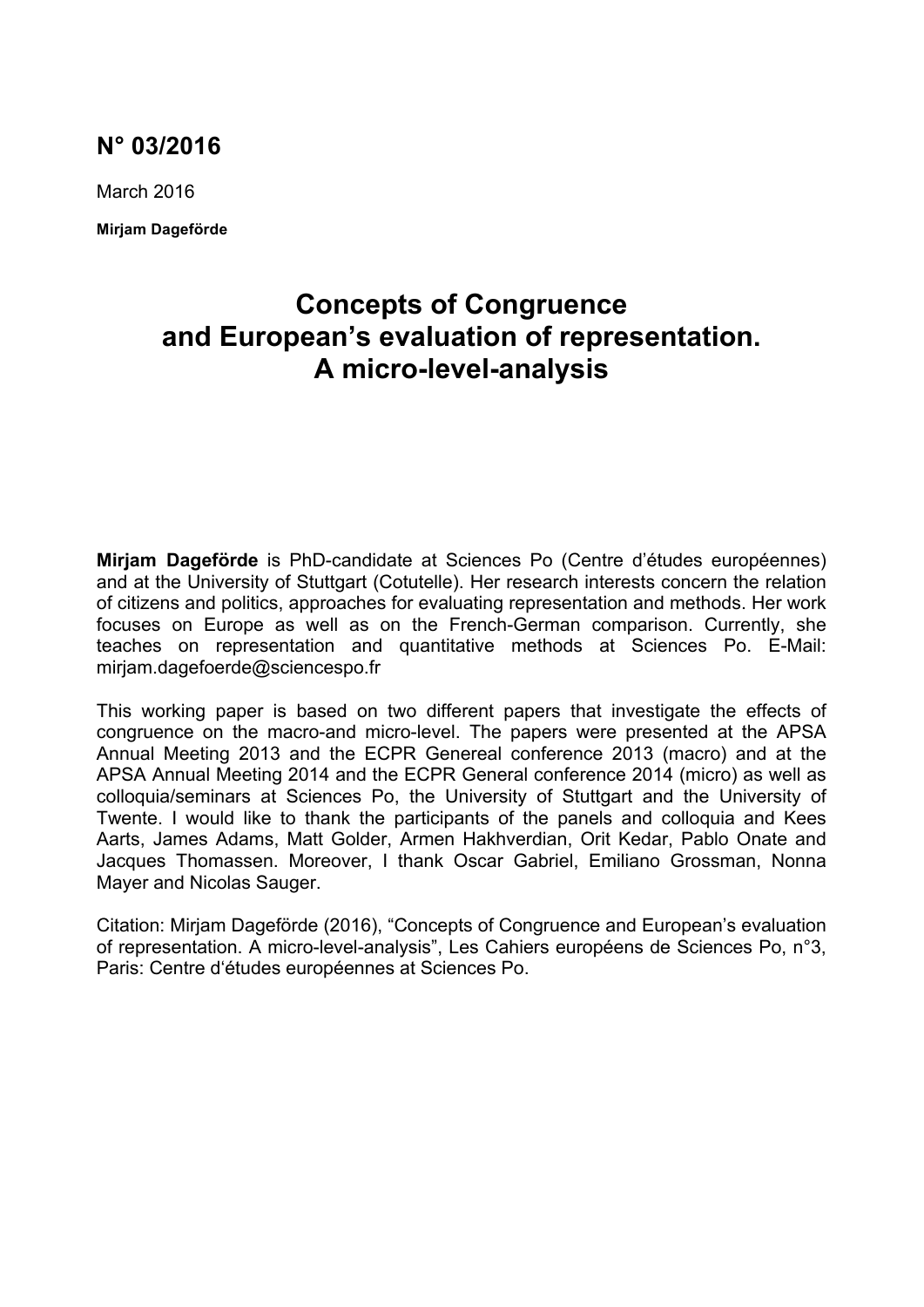#### **Abstract**

(EN) The analysis of the relation between citizens and politics is mostly conducted from two different perspectives and disciplines: On the one hand, legislative scholars analyse legislative behaviour or evaluate representation in terms of responsiveness or congruence. On the other hand, public opinion research focuses mainly on analyses of political trust or satisfaction with democracy for assessing citizens' perspective. To a minor degree, both disciplines are combined: In the last decades, legislative research neglected the perspective of citizens, and public opinion research referred only rarely to theories that concern representation at its core. This article aims at closing this research gap and addresses citizens' evaluation of representation. It investigates the effects of congruence – as the main indicator for judging about the quality of representation – from a *micro-perspective* while referring to the underlying assumption: The higher the congruence, the better the quality of representation. It (1) develops new models for conceptualizing congruence on the micro-level, (2) analyses how citizens assess parliamentary representation in terms of perceived responsiveness and (3) explores how different concepts of congruence impact on it. The analysis is drawn for the EU countries. The results indicate that the distinct conceptualizations of congruence are of varying importance for explaining citizens' representational judgments.

Keywords: representation, congruence, political parties, citizens' attitudes

(FR) L'analyse de la relation entre citoyens et politique est effectuée selon deux perspectives différentes. D'une part, la recherche sur la représentation analyse les attitudes et les comportements des représentants et évalue la représentation en termes de la congruence ou de capacité de réponse. D'autre part, la recherche sur l'opinion publique s'intéresse à la confiance dans la politique et la satisfaction avec la démocratie afin d'analyser la perspective des citoyens. Ainsi l'objectif de l'article est de faire dialoguer les théories sur la qualité de la représentation et l'étude de l'opinion publique.

Je soutiens que - en dépit des modèles d'évaluation « objectifs » - il est nécessaire d'analyser la qualité de la représentation politique d'un point de vue subjectif, c'est-à-dire dans la perception qu'en ont les citoyens. Dans la littérature encore relativement récente sur la congruence, l'article s'efforce de construire de nouveaux indicateurs de ce lien de représentation, en prenant en compte la diversité des intérêts représentés et la diversité des représentants. A cette fin, l'article procède à une discussion de l'approche théorique de la congruence. Jusqu'à maintenant, *il y a des conceptions distinctes* de la congruence idéologique au niveau macro, mais *une conception unique au niveau individuel*. Afin d'explorer les effets de la congruence idéologique entre les acteurs politiques et les citoyens, je développe des nouvelles conceptions au niveau micro qui tiennent en compte (a) de la distance entre des partis politiques et les citoyens, (b) de la force des partis et (c) de la structure de la compétition politique. Je teste ainsi l'hypothèse structurante de la théorie de la congruence : plus grande est la congruence, meilleure est la qualité de la représentation. Les résultats indiquent que des conceptions de la congruence au niveau micro ont une importance significative pour expliquer les jugements des citoyens sur la représentation politique.

Mots clés : représentation, congruence, parties politiques, citoyens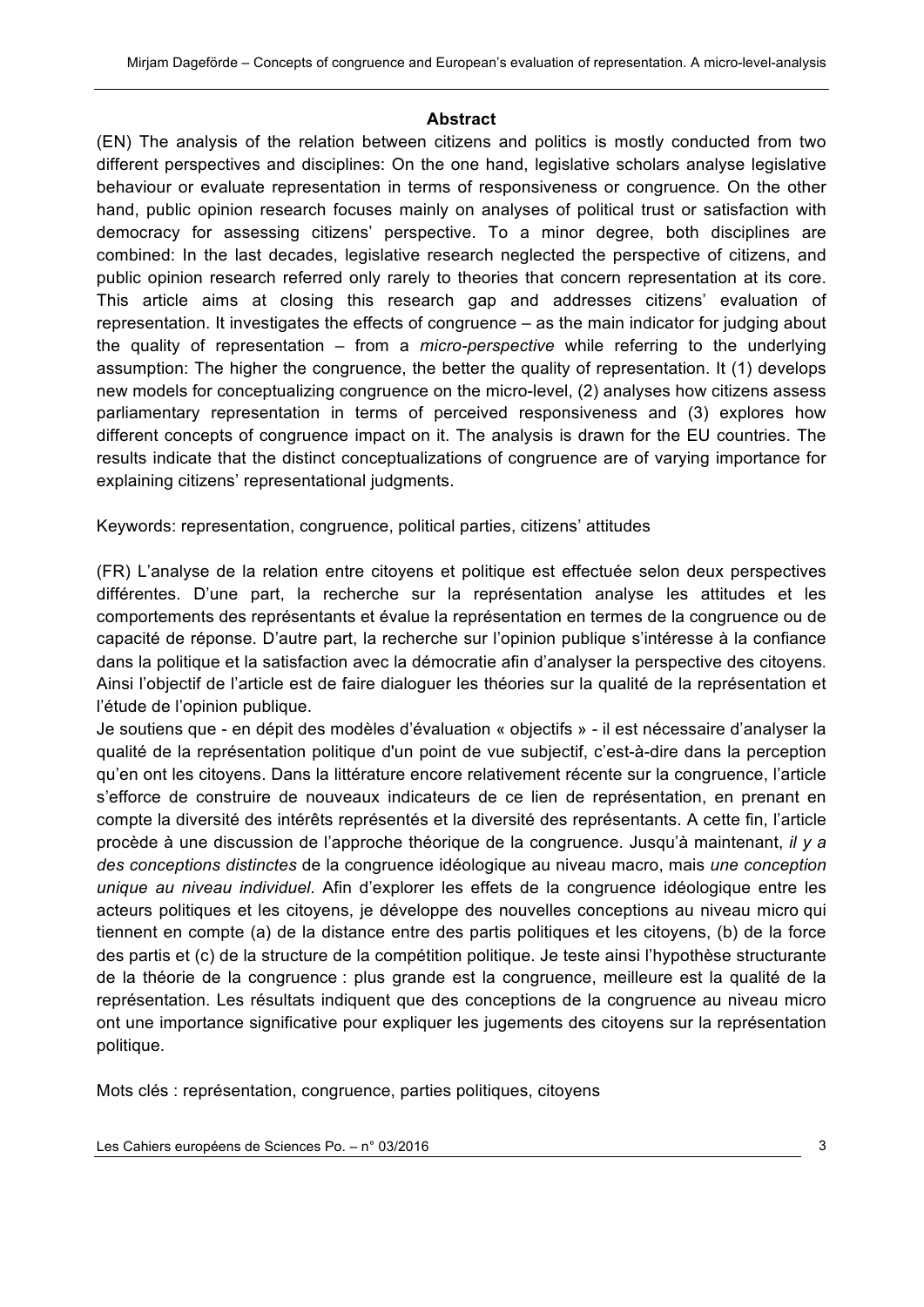#### **1. Introduction**

Recently, the concept of congruence is applied continuously as a means for evaluating representation, whereas the implicit assumption is: The higher the congruence between political actors and the electorate, the better representation works. The initial design was established by Miller and Stokes (1963) who measured policy-congruence between US-Congressmen and their constituencies. The design was adapted in a plethora of studies, mostly applying the left-right scale instead of policy-positions. In the last decade the impact of electoral systems on congruence was the most relevant topic (Huber and Powell, 1994, Powell and Vanberg, 2000, Blais and Bodet, 2006, Powell, 2006, Budge and McDonald, 2007, Golder and Stramski, 2010, Rohrschneider and Whitefield, 2012a, Rohrschneider and Whitefield, 2012b). Above all, scholars investigated the effects of proportional and majoritarian electoral systems on congruence and hypothesized distinct effects. However, on the contrary to earlier findings, recent studies prove that electoral systems have margin impact on congruence (e.g. Powell 2009; Golder and Stramski 2010).

Despite of testing new models to explain congruence (Belchior, 2012) and methodological advancements (Blais and Aarts, 2006, Golder and Stramski, 2010), there is lack of exploring the *effect* of ideological congruence. Hence, this paper refers to the underlying assumption of the concept and tests the normative statement (the higher the congruence, the better representation works) empirically. In doing so, congruence is related to the evaluation of representation made by those who get represented – the citizens, as their perceptions of representation are a crucial characteristic of democratic governance (Dahl, 1971). An in-depth investigation of the quality of political representation from the citizens' perspective is a desideratum of empirical research, since measures of the quality of representative democracy are also important to political processes if they are linked to the citizens' attitudes and behaviours. From a normative as well as empirical point of view, a well working representative democracy presupposes that citizens evaluate representation positively. While the structure, development and determinants of citizens' support of and trust in political institutions and actors in modern democracies have broadly been investigated (for example: Norris 2011; Zmerli and Hooghe 2011) research on representation has been more limited.

Aiming to investigate effects of congruence leads to consider a methodological discussion as the applied models for gaining information about congruence become more sophisticated. The common method for the analysis of congruence was to compare positions of parties, parliament or government with those of median voters. Recently scholars criticise this approach: The mere comparison of government or party positions with the position of the median citizen doesn't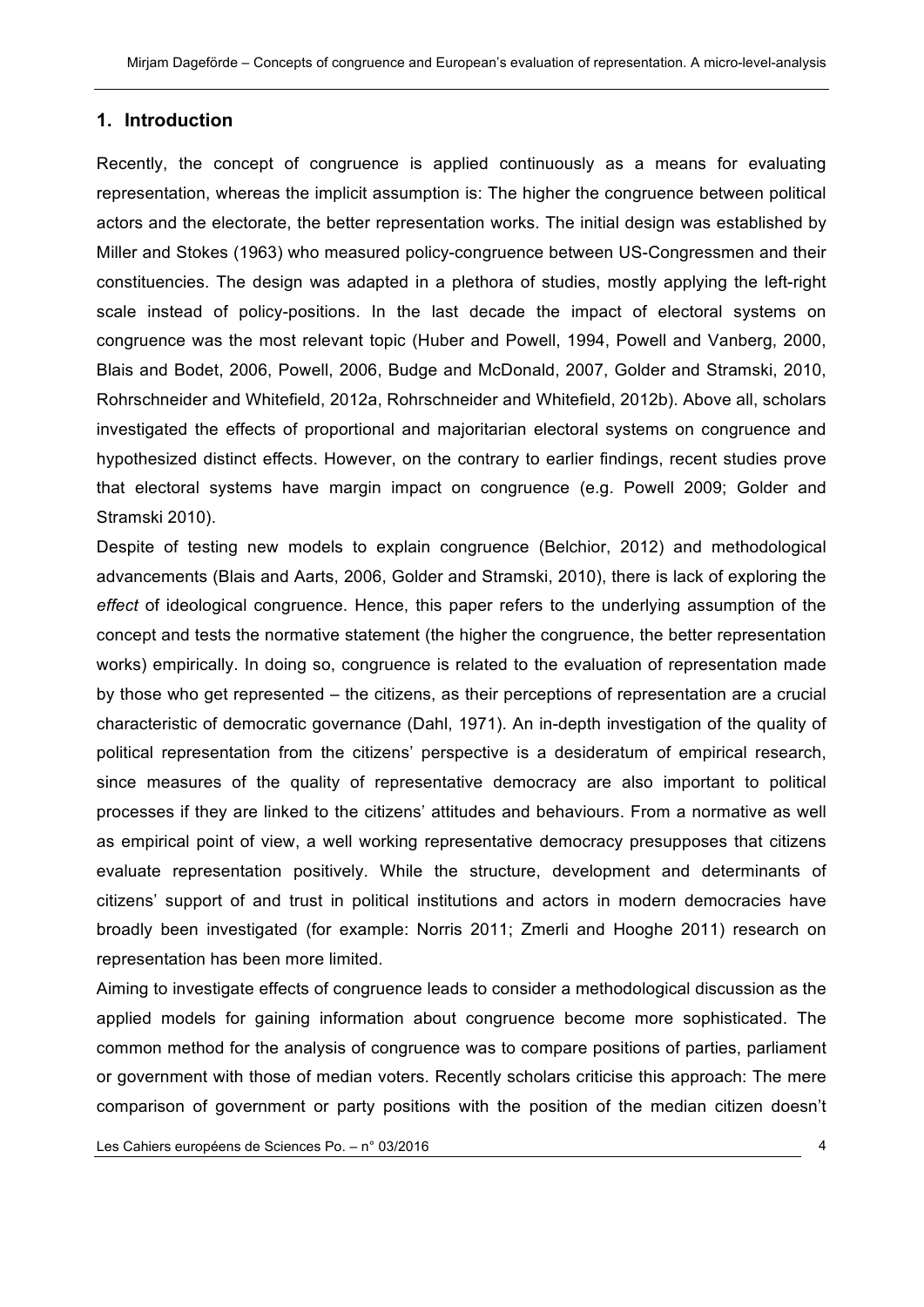consider the distribution of ideological orientations in an appropriate manner (see e.g. Golder and Stramski 2010). Hence, scholars broaden the analytical perspective and differentiate between distinct measurements on the macro-level. In addition to the macro-perspective, this article contains new conceptualizations and measures of ideological congruence between citizens and parties on the micro-level. In a second step, this article explores the impact of distinct conceptualizations of congruence on perceived parliamentary responsiveness in Europe on the micro-level (results for the relation on the macro-level: see Dageförde 2013). Thus, we gather in-depth knowledge about (1) citizens' evaluation of representation (2) conceptualisations of congruence on the micro-level, and (3) how distinct models of congruence relate to perceived responsiveness among the European citizenry.

#### **2. Concepts of ideological congruence on the micro-level and perceived responsiveness**

In her famous monograph *The concept of representation,* Hanna Pitkin (1967: 8f.) provided the most influential definition of representation as the "making present of something that is literally absent". For assessing the quality of representation – or in Pitkin's terms: whether the representational agents act in the interest of the represented and reflect their interests – scholars developed diversified doctrines. Above all, they refer to the substance of representation, applying the concept of congruence or investigate responsiveness. In order to study congruence, the accordance between policy preferences or ideological orientations of citizens and political actors is examined (Miller and Stokes, 1963, Achen, 1978, Powell, 2009, Huber and Powell, 1994, Kim et al., 2010, Blais and Bodet, 2006, Rohrschneider and Whitefield, 2012b). Focusing on a different angle, analyses of responsiveness explore the extent to which political elites consider the interests of the represented in the process of decision-making and in terms of policy-outcomes (Powell, 2004, Wlezien, 2005, Hobolt and Klemmensen, 2008, Wlezien and Soroka, 2012).

The relevance of both approaches is uncontroversial: Whereas in democratic theory, congruence is only one "democratic virtue" (Huber and Powell 1994: 292) among others, in research on representation it is the "normal standard for judging the representativeness of a democratic system" (Dalton 2002: 217; for a critical discussion see Rohrschneider 2005: 851). Or, as Rohrschneider and Whitefield (2012b: 87) assume: "ideological agreement, or lack thereof, provides a useful way to assess the quality of democratic representation-throughparties". On the other hand, Dahl stresses the importance of responsiveness arguing that "a key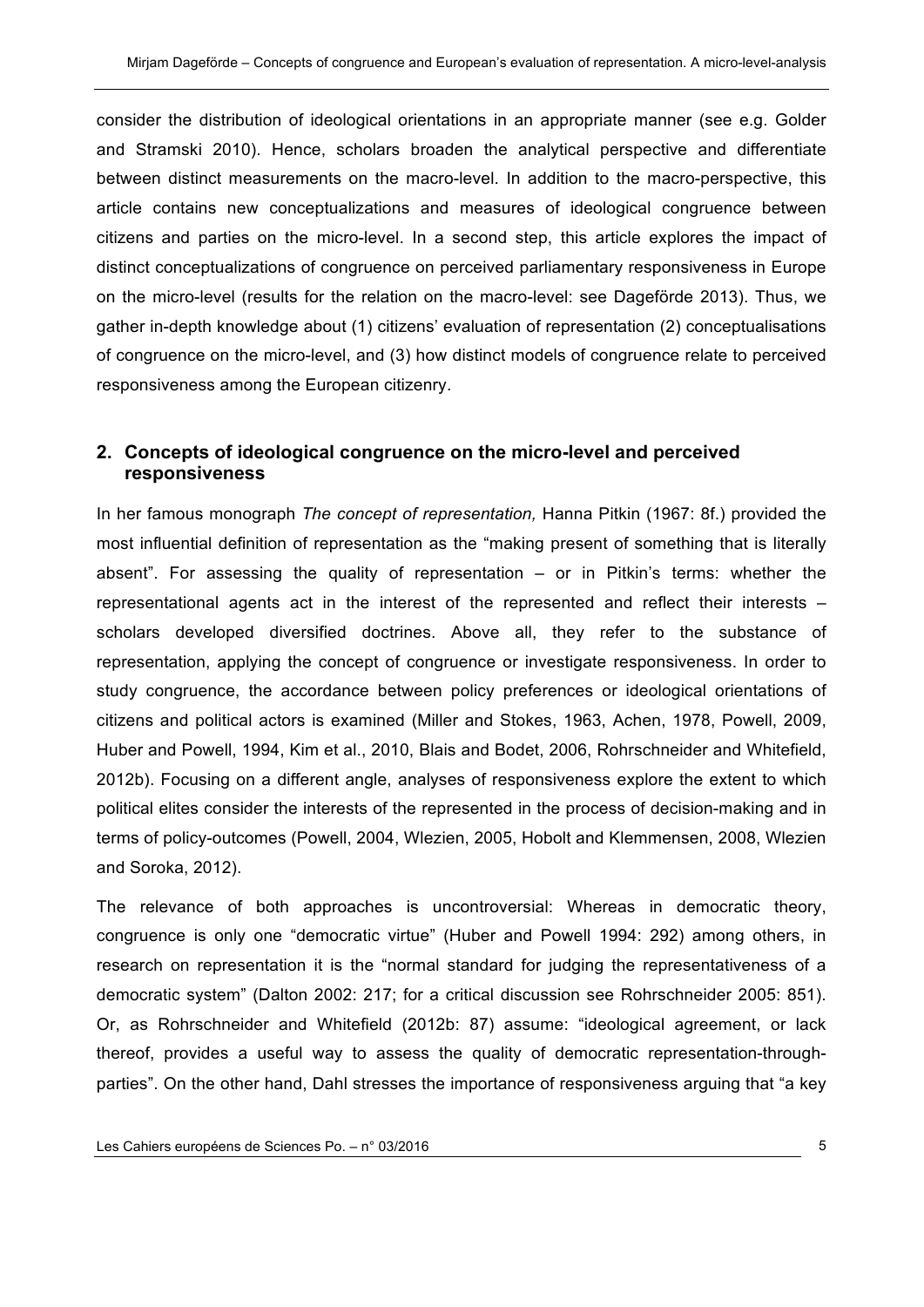characteristic of a democracy is the continuing responsiveness of the government to the preferences of its citizens" (Dahl 1971: 1). Although it is impossible to reach perfect responsiveness, he emphasizes that the latter might serve as an ideal. The same occurs with regard to congruence (Andeweg, 2011).

The theoretical relation of these elements assumes a mechanism which proceeds as follows: ideological congruence means that the positions between citizens and political actors (in the European context: political parties) are similar. Hence, there is a general agreement between parties and voters with regard to their "ideas about how society should work" (Almond 1978: 176). Parliamentary parties or representatives are thus supposed to act in the interest of the represented when it comes to deliberation (rhetorical responsiveness) and the process of policymaking (effective responsiveness; cf. for example Hobolt and Klemmensen 2008). Hence, higher congruence leads to improved responsiveness (Powell, 2004, Whitefield, 2006, Lefkofridi et al., 2012). Consequently, the assumption mentioned above has to be refined: Higher congruence leads to improved responsiveness and thereby to higher quality of (substantive) representation in terms of perceived parliamentary responsiveness.

Subsequent research dealt with civic attitudes to parliaments, governments, parties, members of parties and politicians in general (Patterson et al., 1975, Patterson et al., 1992, Herrera et al., 1992, Hibbing and Theiss-Morse, 20

01, Hibbing and Theiss-Morse, 1995, Hibbing and Theiss-Morse, 2002, Klingemann and Fuchs, 1995, Nye et al., 1997, Pharr and Putnam, 2000, Dalton, 2004, Dalton, 2006, Norris, 1999, Norris, 2011). In this context, scholars use measures of political trust to account for proximity or distance between citizens and parliament or a political system (Costa et al., 2012, Saalfeld and Dobmeier, 2012) or to investigate citizens' satisfaction with democracy (Hobolt, 2012, Brandenburg and Johns, 2014, Dahlberg and Holmberg, 2014, Reher, 2015). However, these indicators encompass larger theoretical concepts and are thus not adequate when researching on representation and citizens' representational judgments (Rohrschneider 2005: 854). The goal of this paper is to investigate the subjective point of view, to adopt the perspective of the citizen, the "ultimate principal" (Strøm, 2000), while using novel and more accurate measures of congruence.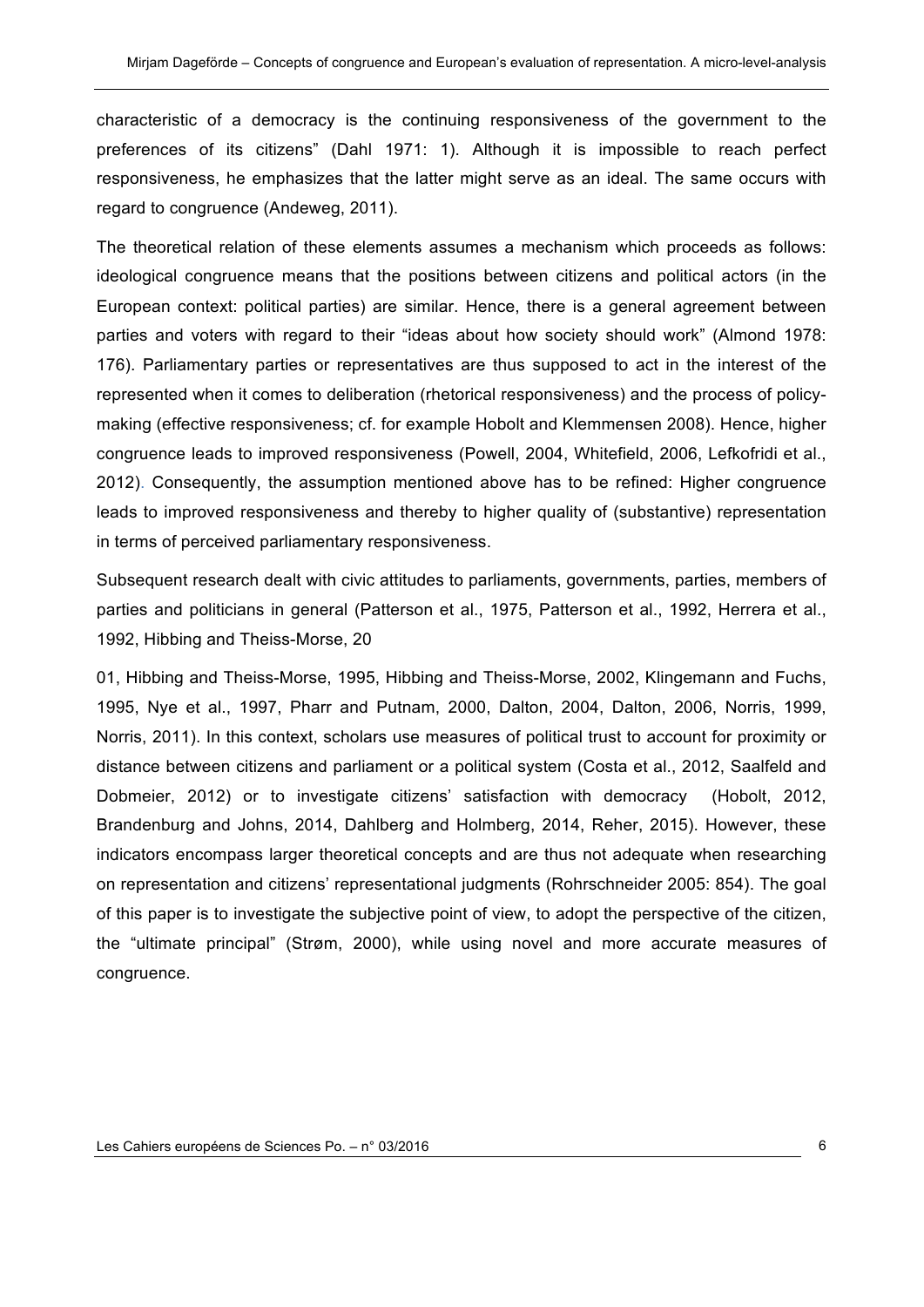#### 2.1.Conceptualizing and measuring ideological congruence on the individual level

To analyse the quality of parliamentary representation in terms of congruence, ideological agreement between political actors and citizens can be conceptualized distinctly. Golder and Stramski (2010) broadened the analytical perspective on congruence on the macro-level and identified distinct measures to overcome the median as the main and often only point of reference. The crucial argument was that the mere comparison of government or party positions and the position of the median citizen does not reflect the distribution of ideological orientations appropriately. It is necessary to conceptualize congruence in a variety of ways: diverse conceptualisations are discussed, as e.g. absolute and relative modes. Moreover, Golder and Stramski (2010) make a difference between a many-to-one relationship and a many-to-manyrelationship. The many-to-one-relationship compares the position of voters to the position of the government, a party or an MP, whereas many-to-many-relationships compares the position of voters to those of an assembly as a whole. The authors conceptualize congruence as a manyto-many relationship aiming to show "how congruent the positions of representatives [or political actors] in the legislature are with the substantive preferences of the citizens" (Golder and Stramski 2010: 96).

Referring to Pitkin (1967), Andeweg (2011: 40) points out that "representation should not be seen as an activity of individual actors, but rather as a systemic property that results from all actors' behaviour. In that perspective, we should not try to measure congruence between voters and particular representatives or parties, but between the electorate as a whole and parliament as a whole." In sum, these diverse measures broaden the perspective e.g. for measuring congruence between MPs and their constituents or for exploring the relation of parties to their affiliates. Especially in the European context, political parties became more important representational agents than MPs as citizens' interests are not divided by geographical boundaries (linking MPs and their constituencies), but aggregated by interest groups or political parties (Weissberg, 1978, Thomassen, 1994). Consequently, the following section focuses on the ideological agreement between citizens and parties.

So far, the methodological criticism is not acknowledged for conceptualizing congruence at the micro-level. The concept is widely neglected by scholars in the research field of public opinion; legislative scholars rarely apply micro-level analyses. In order to fill this gap, the following section models congruence between citizens and parties on the individual level in different ways. On the one hand, the models take into account the distribution of political parties on the left-right scale and refer it to each citizen's position. On the other hand, they refer to the strength of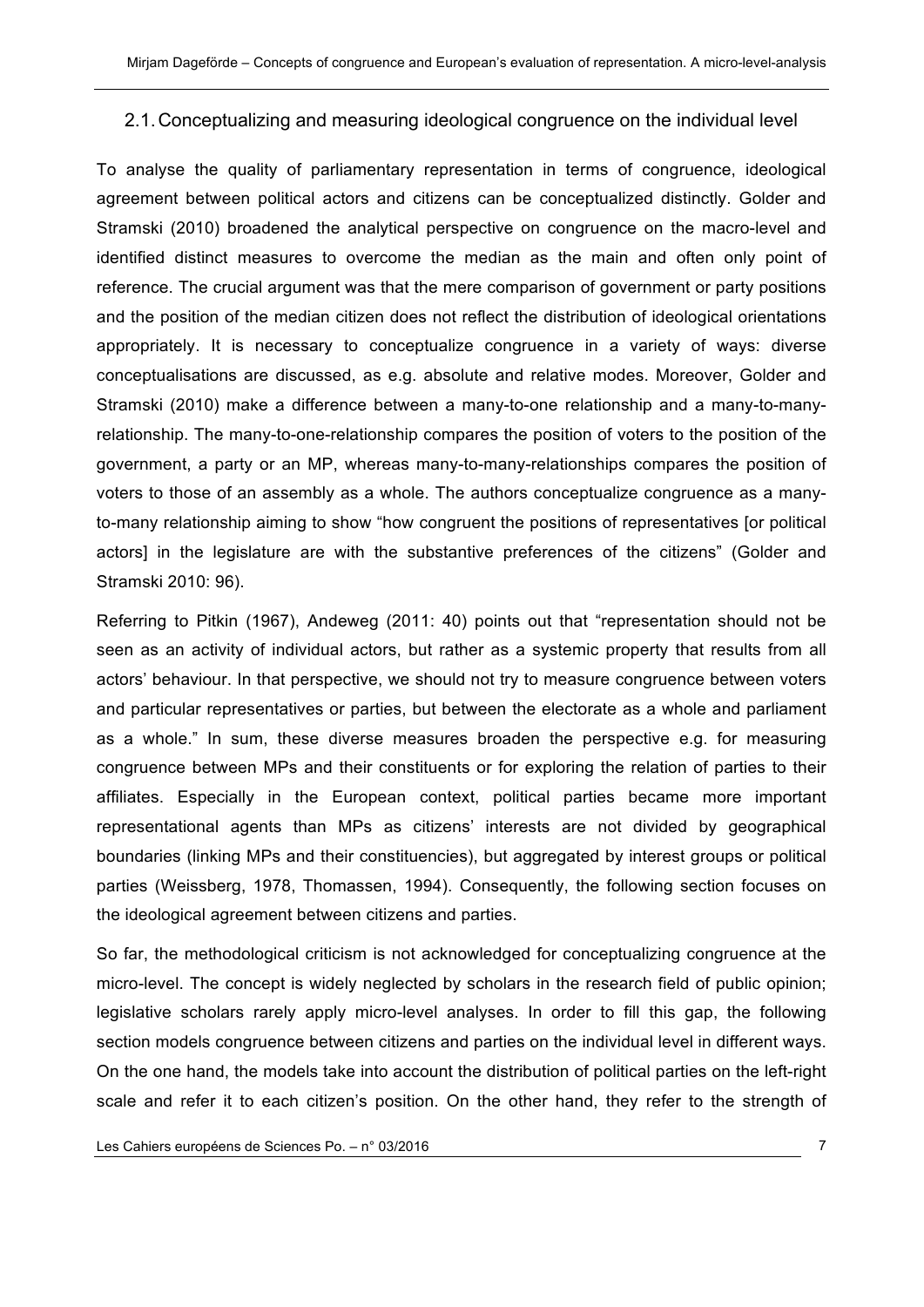political parties in each national assembly. Due to these diverging conceptualizations, measures of congruence between citizens and parliamentary parties will lead to distinct results. Moreover, their correlation to perceived responsiveness might differ.

As mentioned above, the vast majority of the analyses of congruence refer to the median position of voters, parties, MPs etc. Mostly, it (1) is applied to identify the median position of citizens and (2) is compared to the position of MPs or parties, considering the electoral system or party system features. However, this article focuses on congruence between citizens and political parties while using novel measures. To assess the effects of congruence between citizens and parties on the individual level, the aim is to compare the positions of parliamentary political parties with the position of each citizen individually. Consequently, congruence increases with the nearness of citizen i's position to the median position of all parliamentary political parties.

#### *(1) median-congruence*

#### $= |(citizen\ i - median\ parliamentary\ parties)|$

Recently, new concepts for analysing congruence on the aggregate level have emerged. Here, scholars have attempted to "overcome the median" (Blais and Bodet, 2006, Golder and Stramski, 2010). Similar criticism appeared with regard to the conceptualization of ideological agreement between citizens and parties at the micro-level: the mere reference to the median party position does not take into account the distribution of political parties along the ideological scale in any detail. A two-party system with parties that are close to each other and at the middle of the ideological scale might lead to the same score as a multi-party system in which the political parties are distributed broadly over the ideological scale. Taking into account this criticism, the *nearest party-congruence* depicts the distance between citizen i and the parliamentary party j which is nearest to the citizen's position.<sup>1</sup> In this case, the degree of congruence increases with the nearness of citizen i to a parliamentary party.

#### *(2) nearest party-congruence*

 $=$  min  $|(citizen\ i - party\ j)|$ 

 <sup>1</sup> See recently: Brandenburg and Johns (2014) for further discussion of left-right distance.

Les Cahiers européens de Sciences Po. – n° 03/2016 **8** and the state of the state of the state of the state of the state of the state of the state of the state of the state of the state of the state of the state of the sta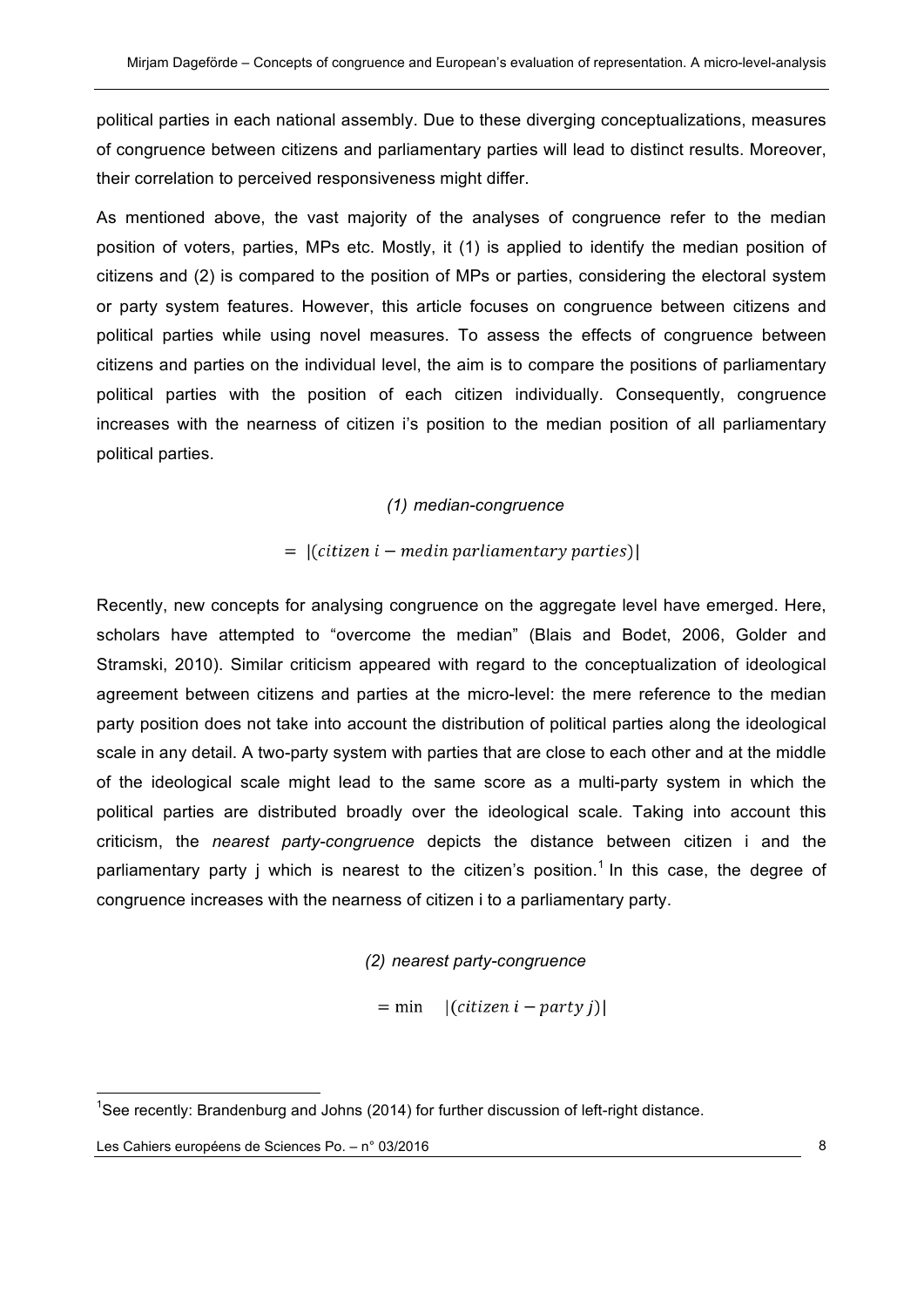However, with regard to representation, not only the mere existence of a parliamentary party might matter for citizens' assessment of the quality of representation. From an individual perspective, the strength of a parliamentary party may be another relevant aspect to consider if one aims to explore congruence. Golder and Stramski (2010), as well as Andeweg (2011), highlight the necessity to integrate the strength of parties into the calculation of congruence at the aggregate level. Their aim is to investigate whether a legislature responds to the interests of citizens by analysing whether the distribution of ideological positions among the citizenry is in accordance with the strength of distinct parliamentary parties (representing different ideological orientations) in the assembly. If one aims at conceptualizing congruence between citizens and parties at the individual level, the theoretical argument – and thus the operationalization – differs slightly.

If congruence describes the quality of representation from an individual point of view, the assumption of nearest party\*strength-congruence is that the quality of representation increases if the party that is near to citizen i has a large seat-share, i.e. power: a strong parliamentary party has better opportunities to represent its positions in political debates, but also to influence decision-making<sup>2</sup>. In mathematical terms, this argument enriches the mere analysis of distance between a party and citizen i with a weighting component that refers to the seatshare of the corresponding (nearest) party. In this case, congruence increases with (a) the nearness of citizen i to a political party j and (b) the strength of this party j. Again, lower values indicate higher levels of congruence.

*(3) nearest party \* strength-congruence*

$$
= min \ | (citizen \ i - party \ j) | * \left( \frac{1}{strength \ party \ j} \right)
$$

Figure 1 illustrates the distinct conceptualizations of ideological congruence between citizens and parties in a hypothetical two-party system.

Obviously, the first conceptualization of *median party-congruence* accounts less for the distance between citizen i and a particular political party. As this measure compares citizens' ideological position with the position of the median party position, congruence accounts less for the factual

 $2$  For an in-depth study concerning the distinction between rhetorical and effective responsiveness see e.g. Hobolt and Klemmensen 2008

Les Cahiers européens de Sciences Po. – n° 03/2016 **1998 en la contract de Sciences Po. 2008** 9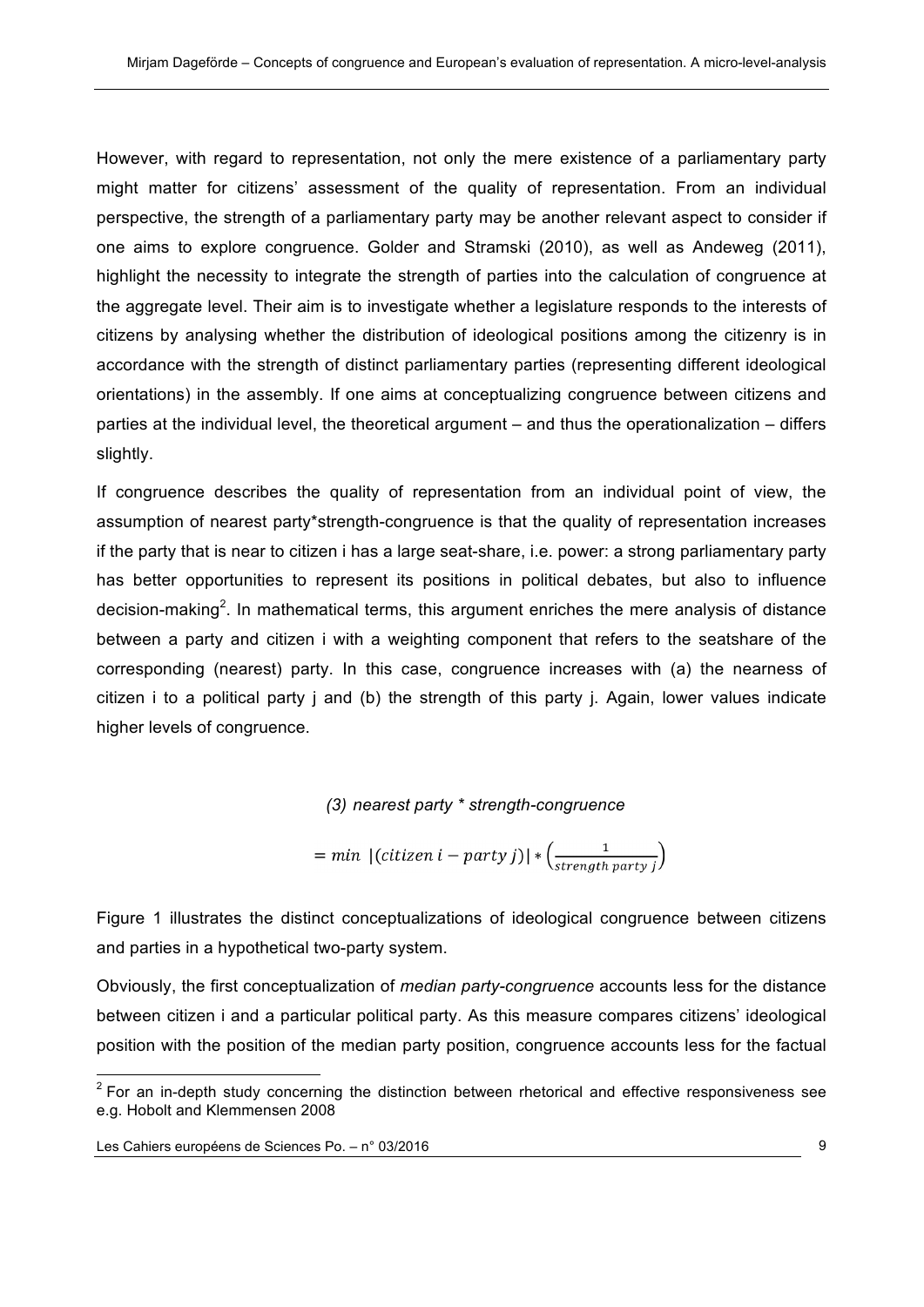distribution of political parties on the left-right scale. To the contrary, *nearest party-congruence*  describes the distance between citizen i and the nearness of a particular political party j to citizen's position on the left-right scale. Hence, it accounts more precisely for the distribution of political parties on the ideological scale. Finally, *nearest party\*strength-congruence* builds on this idea as well. However, by considering the strength of a given parliamentary party the calculation changes. Congruence is higher if the distance between citizens and parties is low. Beyond, congruence is mediated by the seatshare of a parliamentary party. According to this measure, congruence increases not only with the nearness to a party, but also with its strength.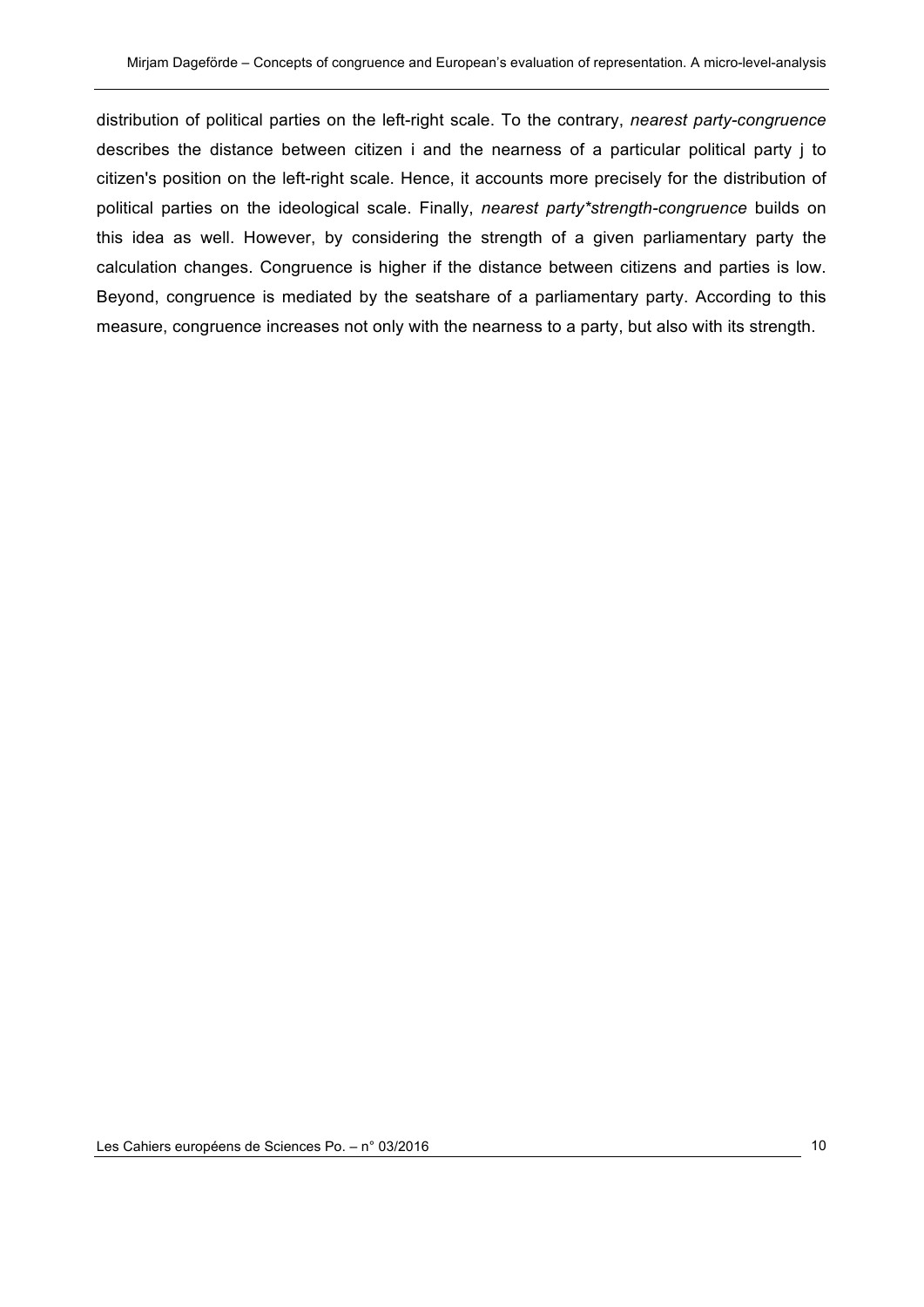



*Source*: own illustration.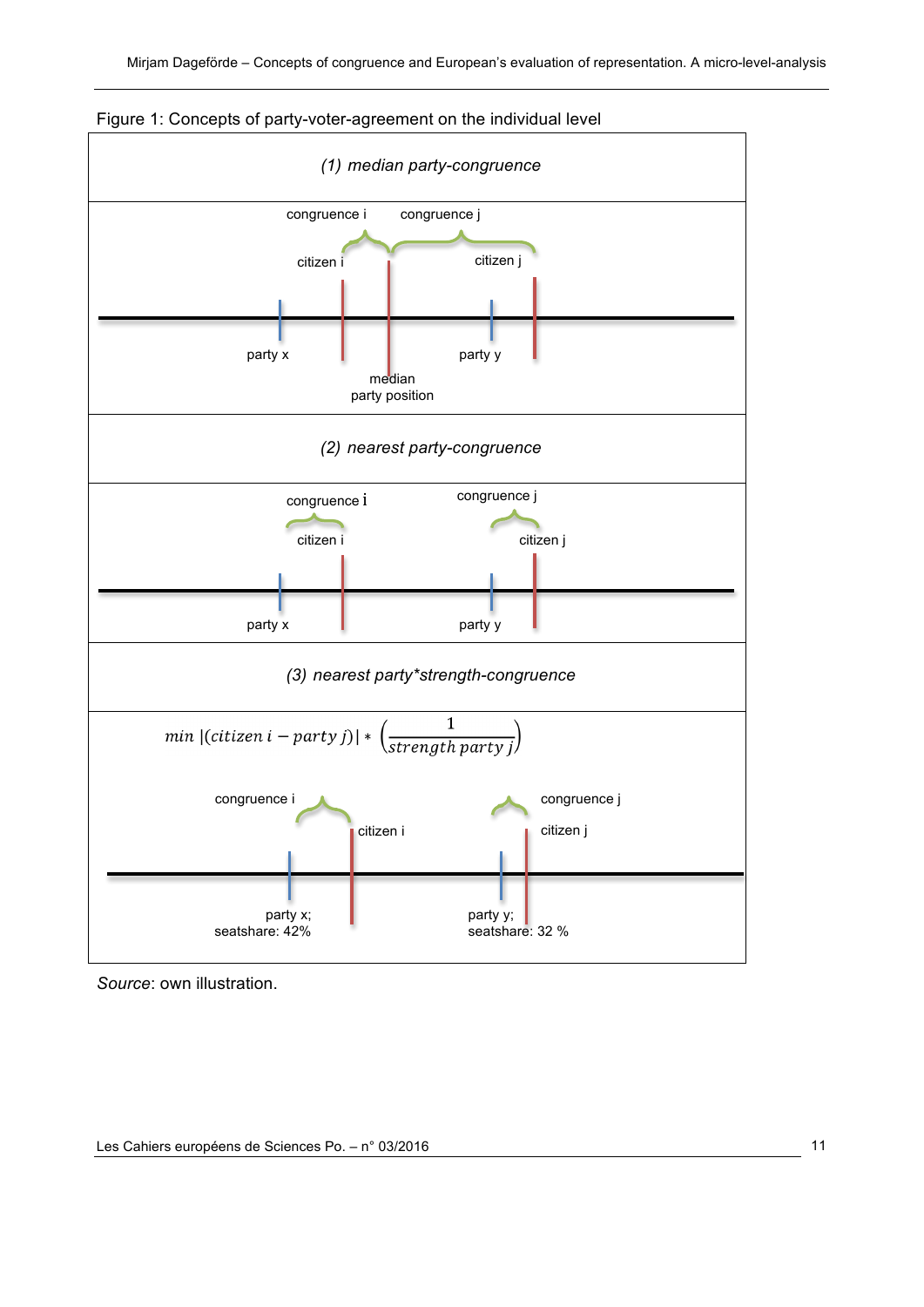#### 2.2.Conceptualizations of congruence and their interrelation to perceived responsiveness

The main assumption of congruence – the higher the congruence, the better the quality of representation – leads to the hypothesis, that higher degrees of congruence relate to more positive representational judgments of the citizenry. The relation under investigation refers to an assumed psychological mechanism with egotropic and sociotropic judgments of citizens: Modes of congruence on the *micro-level* and perceived parliamentary responsiveness with regard to the interests of the *whole citizenry*. As illustrated above, the different concepts of congruence vary in their specificity. Consequently, the assumed effects of ideological congruence on perceived parliamentary responsiveness might differ, too.

The median is a mathematical construct, generated through considering the distribution of all parliamentary parties in a national assembly. Hence, the calculation of a median-score is very demanding and thus not very likely to occur. Consequently, it is assumed that mediancongruence is not a main category of reference in the mind of an individual and consequently not a strong predictor of perceived responsiveness. To the contrary, nearest-party congruence accounts for the nearness of a given citizen to the parliamentary party which is nearest to the own position. Given the assumed interrelation between congruence and responsiveness, it can be assumed that this conceptualisation is more relevant for citizens' judgments about parliamentary responsiveness than median-congruence.

However, the positive effects of being near to a political party might enforce if this party has a large seatshare in parliament and thus comparatively much power. As a consequence, the party has better opportunities to represent its positions in political debates but also in concrete decision-making. The position of citizen i is better, and more strongly, represented. Thus, we assume that nearest party\*strength-congruence has stronger positive effects on perceived parliamentary responsiveness than nearest-party congruence.

Table 1 illustrates the assumed strength of correlation between distinct concepts of congruence and perceived responsiveness.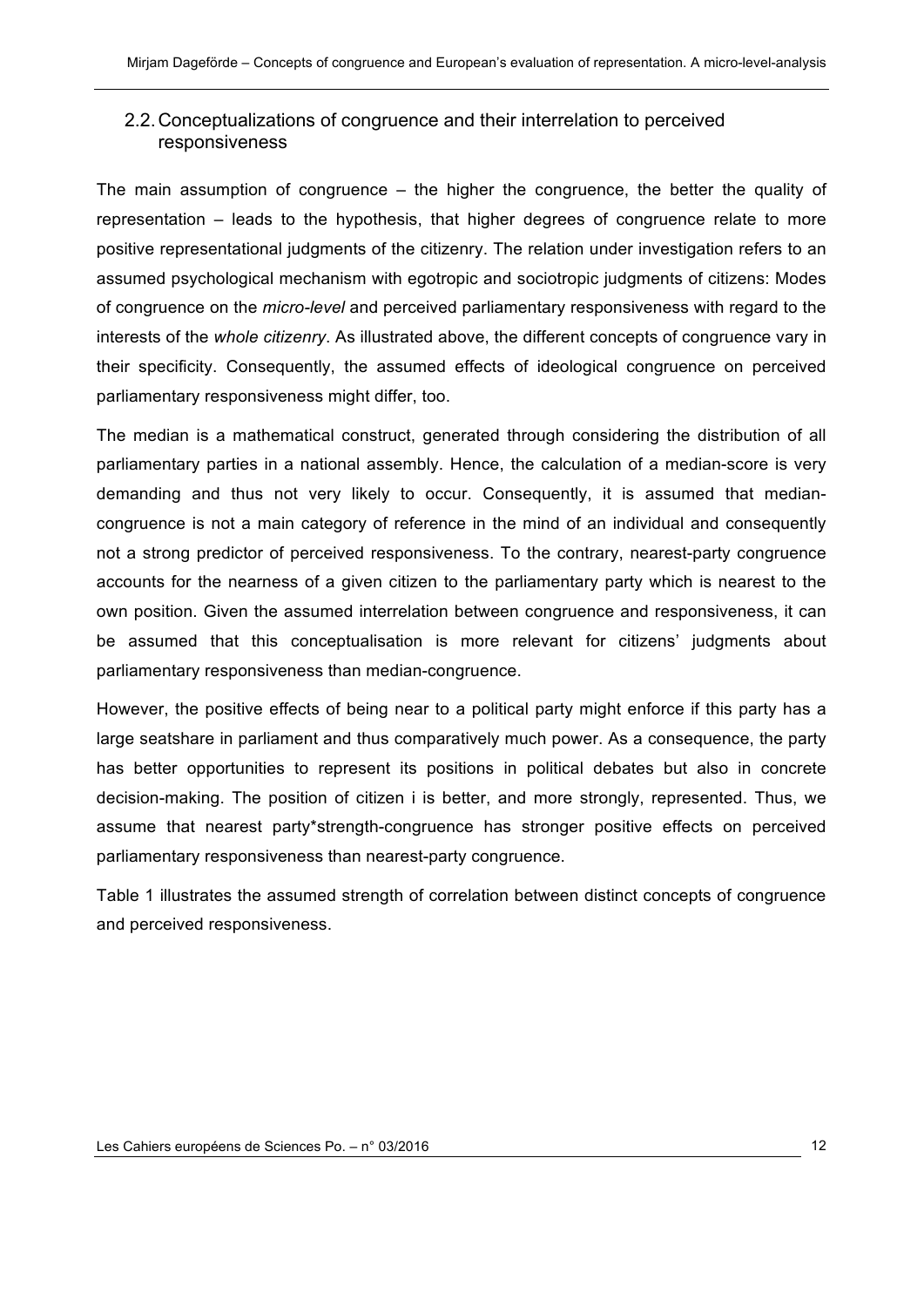| Concept of congruence on the individual level | Assumed correlation to perceived<br>parliamentary responsiveness |
|-----------------------------------------------|------------------------------------------------------------------|
| (1) median-congruence                         | ٠                                                                |
| (2) nearest party-congruence                  | $^{\mathrm{++}}$                                                 |
| (3) nearest party*strength-congruence         | $^{+++}$                                                         |

Table 1: Conceptualizations of congruence and assumed correlation to perceived responsiveness

#### **3. Data and Methods**

The data is drawn from the European Election Study, CSES-data and ParlGov. These sources serve as a basis for an original dataset. As this article seeks to investigate ideological agreement and its effects on the micro-level, the subsequent analysis follows the approach of subjective congruence. Here, citizens place themselves on the ideological scale and position parliamentary parties on the same scale (Powell, 2009). The individual data is driven from the European Election Study 2009, the sample size for each country varies between 1.000 and 1.020.

Information on ideological positions of parties and citizens is captured by two questions:

- "In political matters people talk of "the left" and "the right". What is your position? Please indicate your views using any number on a scale from 0 to 10, where 0 means "left" and 10 means "right". Which number best describes your position?"
- "And about where would you place the following parties on this scale? How about the (Party X)? Which number from 0 to 10, where 0 means "left" and 10 means "right" best describes (Party X)?"

Moreover, the EES contains data on perceived parliamentary responsiveness. The item wording reads as follows:

- "The [national] Parliament takes into consideration the concerns of [country X's] citizens. - Do you 'strongly agree', 'agree', 'neither agree nor disagree', 'disagree' or 'strongly

disagree'?"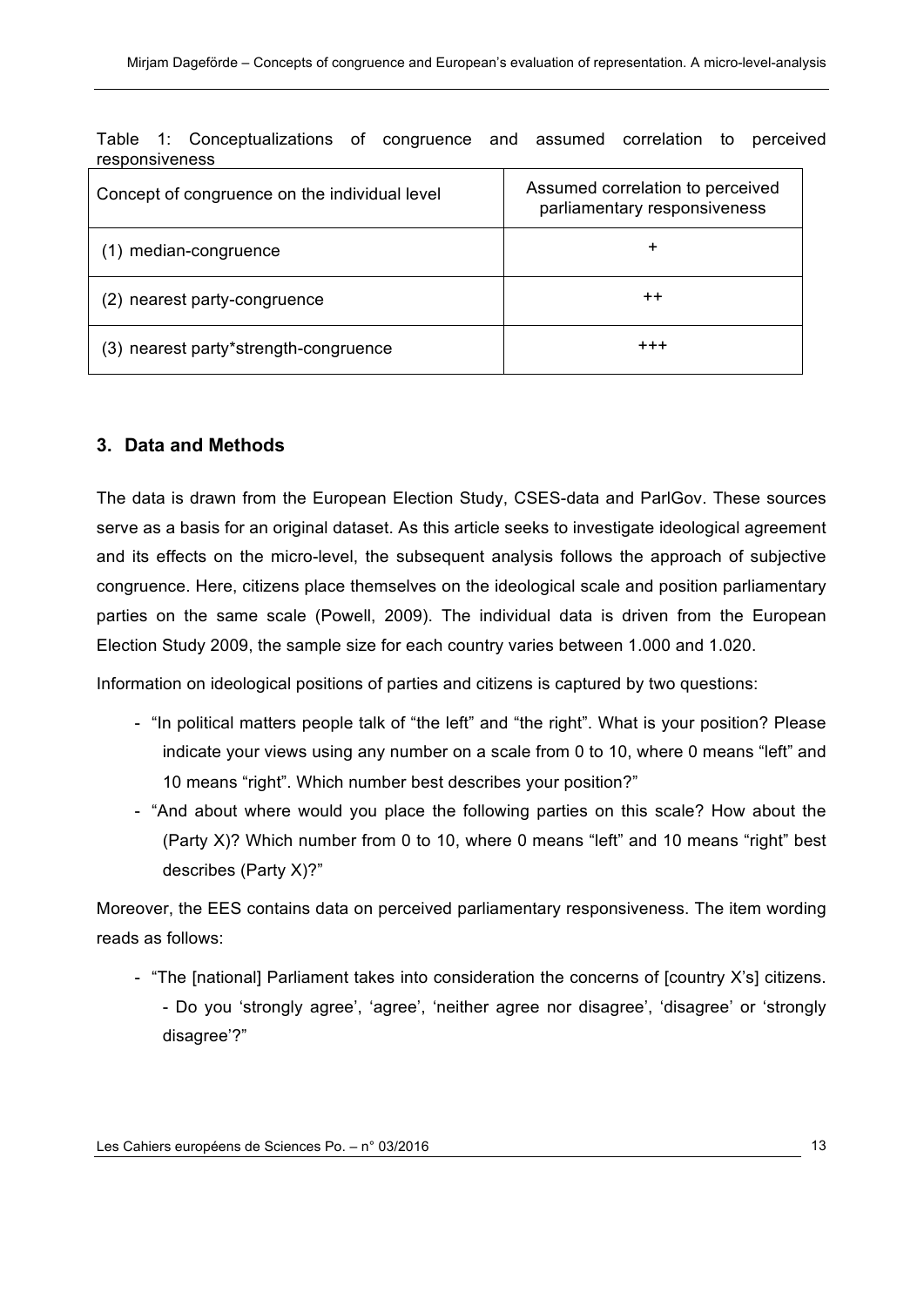#### **4. Descriptive results**

The comparison illustrates that Europeans' representational judgments about their national parliament differ considerably: On a 5-point scale "1" indicates that citizens agree strongly with the statement that the national parliament considers the concerns of citizens, "0" indicates that the respondents disagree strongly.

| <b>Country</b> | N   | <b>MEAN</b> | <b>SD</b>                                                                          |        |  |
|----------------|-----|-------------|------------------------------------------------------------------------------------|--------|--|
| LU             | 973 | 0,74        | 0,22                                                                               |        |  |
| DK             | 992 | 0,71        | 0,24                                                                               |        |  |
| NL             | 993 | 0,65        | 0,23                                                                               |        |  |
| AT             | 971 | 0,64        | 0,26                                                                               |        |  |
| DE             | 988 | 0,64        | 0,25                                                                               |        |  |
| IE             | 991 | 0,63        | 0,34                                                                               |        |  |
| МT             | 907 | 0,63        | 0,26                                                                               |        |  |
| <b>SE</b>      | 983 | 0,61        | 0,26                                                                               |        |  |
| UK             | 992 | 0,6         | 0,36                                                                               |        |  |
| <b>BE</b>      | 920 | 0,58        | 0,27                                                                               |        |  |
| CY             | 954 | 0,57        | 0,29                                                                               |        |  |
| FI             | 990 | 0,57        | 0,28                                                                               |        |  |
| IT             | 957 | 0,57        | 0,28                                                                               |        |  |
| PT             | 927 | 0,57        | 0,25                                                                               |        |  |
| ES             | 966 | 0,55        | 0,28                                                                               |        |  |
| <b>FR</b>      | 975 | 0,53        | 0,33                                                                               |        |  |
| SI             | 976 | 0,5         | 0,27                                                                               |        |  |
| SK             | 975 | 0,46        | 0,28                                                                               |        |  |
| CZ             | 983 | 0,45        | 0,28                                                                               |        |  |
| <b>RO</b>      | 938 | 0,45        | 0,3                                                                                |        |  |
| PL             | 956 | 0,44        | 0,28                                                                               |        |  |
| EE             | 970 | 0,41        | 0,29                                                                               |        |  |
| <b>BG</b>      | 960 | 0,36        | 0,29                                                                               |        |  |
| HU             | 980 | 0,36        | 0,27                                                                               |        |  |
| EL             | 985 | 0,35        | 0,31                                                                               |        |  |
| LT             | 967 | 0,28        | 0,27                                                                               |        |  |
| LV             | 973 | 0,26        | 0,26                                                                               |        |  |
| Source:        |     | European    | Election                                                                           | Study, |  |
|                |     |             | Coding: 5-point scale 0 = strongly disagree, 1 = strongly agree; weighted results. |        |  |

Table 2: Perceived responsiveness of the national parliament, European comparison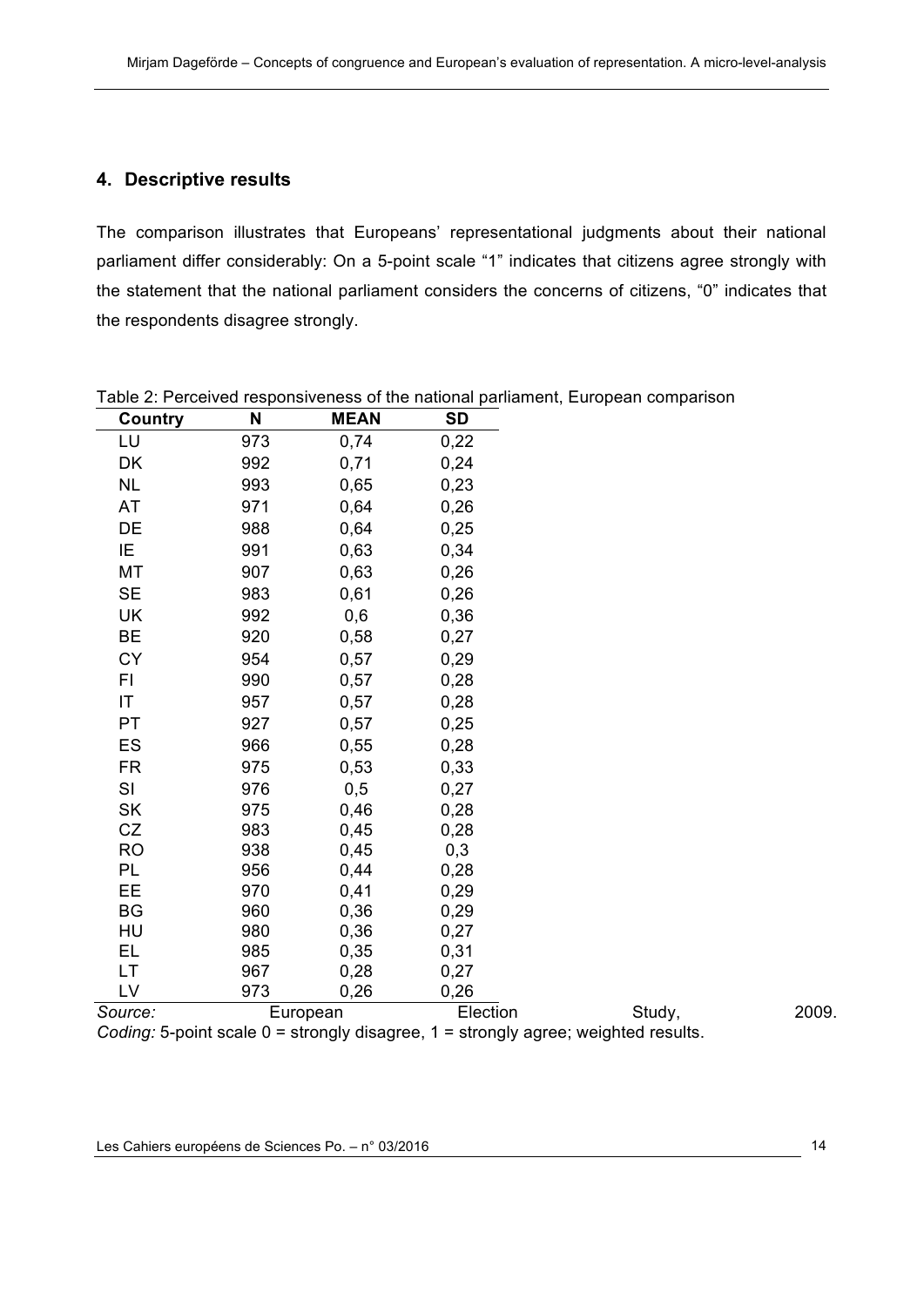The mean-scores vary between 0.74 and 0.25 among the European countries indicating variance with regard to Europeans' representational judgments. Whereas the Luxembourgian citizenry judges mostly positive about the representational task of their national parliament, the majority of Latvian citizens states that the parliament is not up to its task. In sum, the European citizens tend to evaluate their national parliaments more positive than negative, as the majority of mean scores above 0.5 indicates.

However, the results illustrate some patterns: apparently, perceived parliamentary responsiveness is higher in West- and North-European countries than in some parts of Eastern and Southern Europe (except Greece). In most of the East-European countries, citizens tend to evaluate the task of national parliaments negatively. Hence, especially in Eastern Europe, citizens hold sceptical attitudes towards the functioning of parliamentary representation.

#### **5. Does congruence affect perceived responsiveness? An analysis of microeffects**

Whether empirical investigation supports the assumed interrelations between the distinct concepts of ideological congruence on the individual level and perceived responsiveness is illustrated in table 3. The analysis contains distinct models to obtain a more detailed picture of the assumed mechanisms. Model 1 concerns all respondents. Model 2 separates Eastern and Western Europe (see e.g. Rohrschneider and Whitefield, 2012b). Model 3 conducts an analysis for the most sophisticated part of European citizens (e.g. Converse, 1964, Sniderman et al., 1991, Zaller, 1992).

|                                          | Model 1         | Model 2     |              | Model 3       |  |
|------------------------------------------|-----------------|-------------|--------------|---------------|--|
|                                          | all respondents | East        | West         | sophisticated |  |
|                                          | b               | b           | b            | b             |  |
| median-congruence                        | $-.0294***$     |             | $-0.0182***$ | $-0.0168***$  |  |
| nearest-party<br>congruence              | $-0.0529***$    | $.0580*$    |              | $-0.0540***$  |  |
| nearest<br>party*strength-<br>congruence | $-0.0353***$    | $-0.374***$ | $-.0612***$  | $-.0297***$   |  |
| N                                        | 21.748          | 7.266       | 14.482       | 11.038        |  |

Table 3: Ordered Logit-Regression models, concepts of cogruence on the individual level and perceived responsiveness in Europe

*Levels of significance:* \*=p<0,05; \*\*=p<0,01; \*\*\*=p<0,001; only significant results are listed. *Source*: ESS, CSES, Parlgov, own database; 2009

Negative coefficients confirm the assumed mechanism as a higher distance or a higher number of the measure indicates a decrease in congruence.

Les Cahiers européens de Sciences Po. – n° 03/2016 15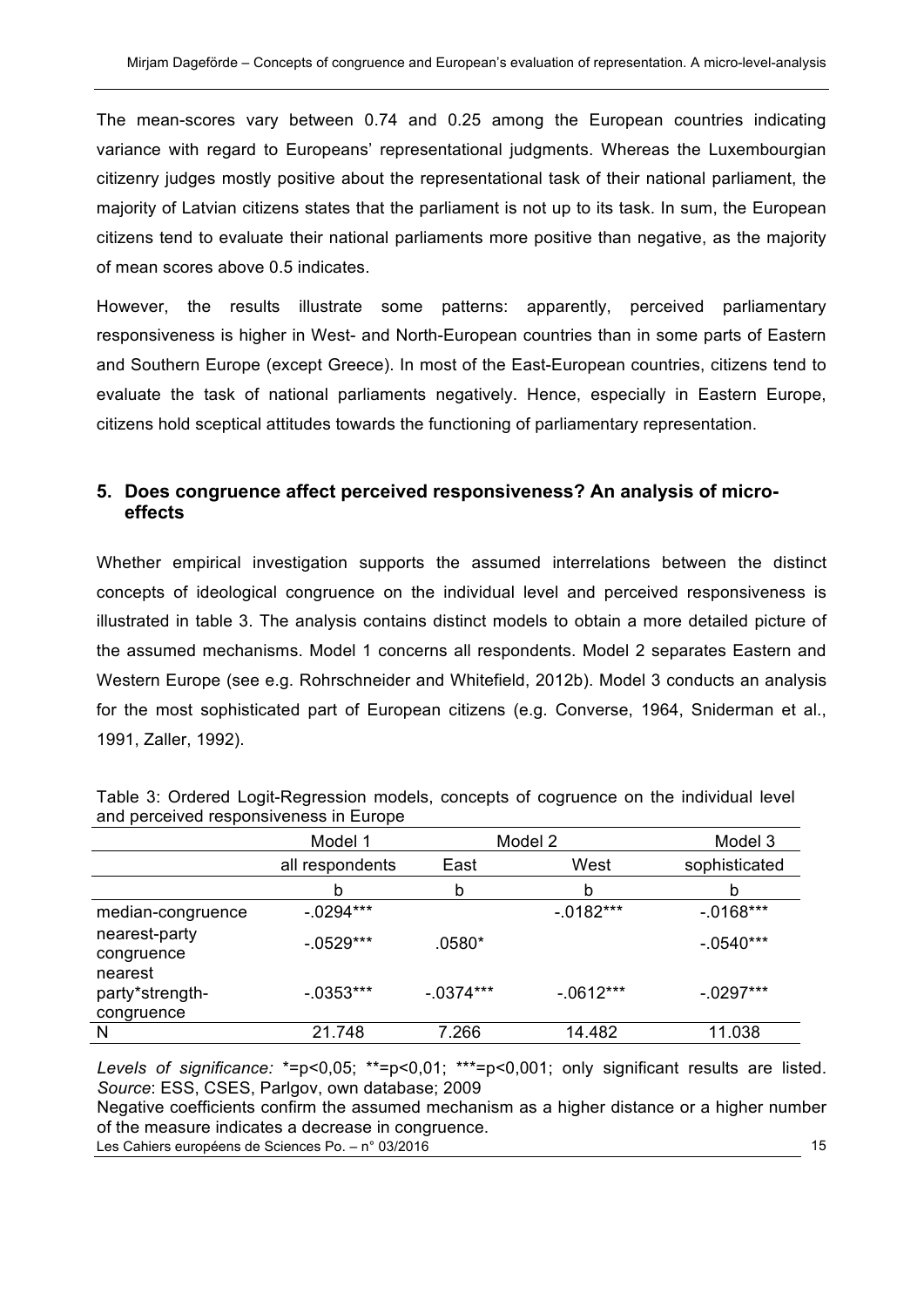The results confirm some of the assumed correlations, but there are some non-confirmatory findings as well. Mainly, the results confirm the hypothesis that median-congruence correlates less strongly with perceived responsiveness than the other concepts of congruence. In the case of Eastern Europe, the coefficients of median-congruence are not significant. Besides, it is the weakest predictor of the other models.

The findings indicate diverse results with regard to the impact of nearest-party and nearest party\*strength-congruence on perceived responsiveness. According to the hypotheses above, the latter should have the strongest impact on perceived responsiveness. Indeed, the model for Western Europe confirms this hypothesis. But in most cases, nearest party-congruence is the strongest predictor.

In sum, the impact of ideological congruence on perceived responsiveness differs (a) between the citizenry of Eastern and Western Europe and (b) to a minor extend between sophisticated citizens and all European citizens. However, the preliminary results indicate that this correlation is not very strong. Expect of one case, the results confirm the assumed mechanism: increasing congruence is related to an increase of perceived responsiveness.

#### **6. Conclusion**

The aim of this article was to explore citizens' evaluation of representation. In the first section, this article discussed the most commonly used measures to account for the quality of representation: congruence and responsiveness. Second, it emphasized the need to integrate a subjective perspective into the research field and the importance of considering citizens' perceptions of representation.

Referring to the recent methodological discussion about congruence on the macro-level, the need for conceptualizing congruence between parties and citizens on the individual was highlighted. Subsequently, new concepts of congruence on the micro-level were introduced: median party-congruence, nearest party-congruence and nearest party\*strength-congruence. All of them model the relation between citizens and parliamentary parties but vary with regard to their theoretical approach. In a next step, the article discussed the interrelation of these distinct conceptualizations with perceived responsiveness. At this, it was hypothesised that the relevance of these models increases with their specificity.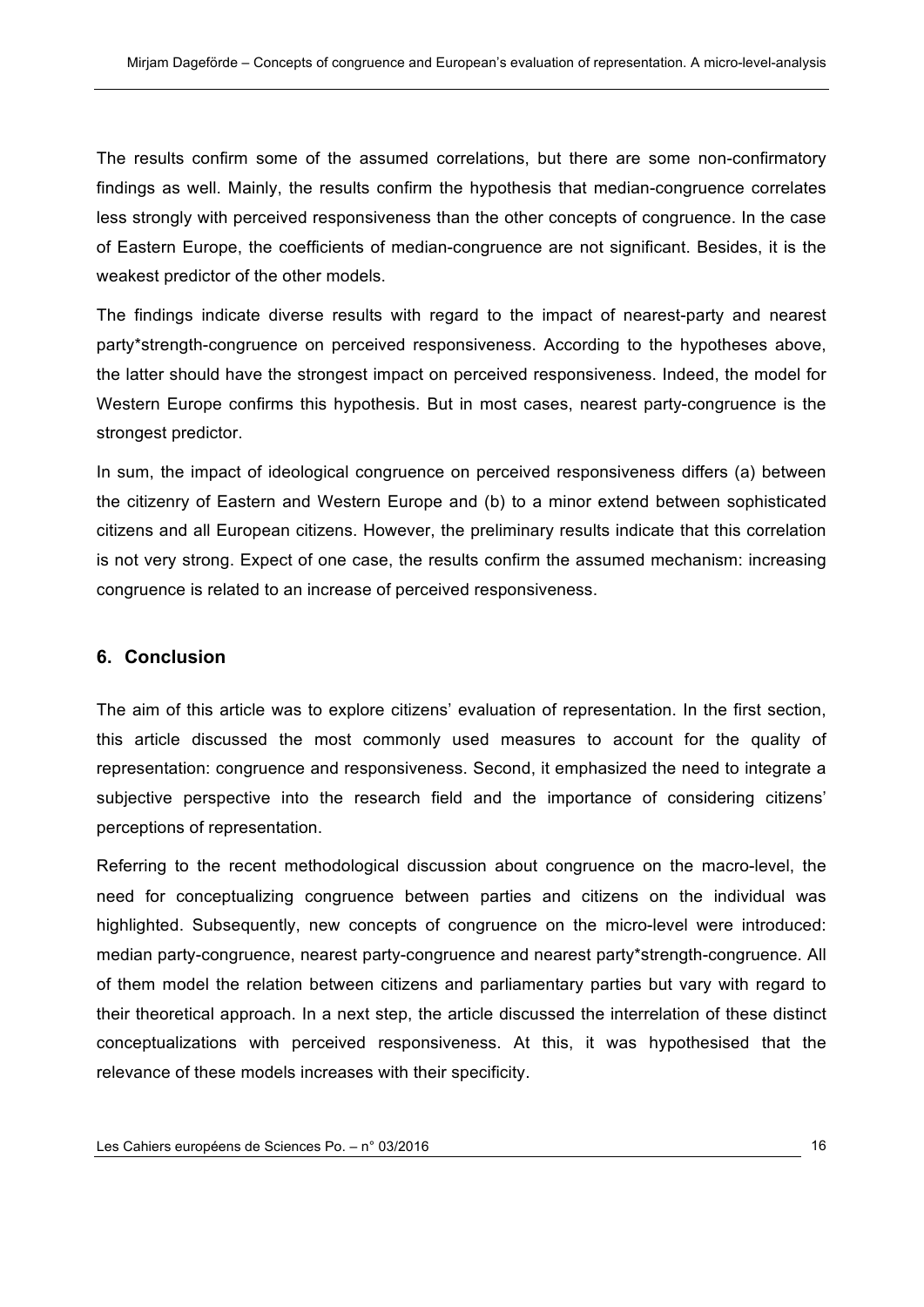Empirical investigation illustrated that (1) judgments about parliamentary responsiveness differ considerably among the European citizenry and that (2) the impact of distinct concepts of congruence on perceived responsiveness varies slightly. Expect for one case, the correlations confirm the assumed mechanism: increasing congruence is related to an increase of perceived responsiveness, even though the strength of this increase is limited. The largest difference occurs when distinguishing between the East- and West-European citizenry.

However, the results might stimulate further explorations of the effects of congruence as a mix of micro- and macro-conceptualizations and to consider institutional settings. This study draws attention to the fact that there is a wide research gap concerning the analysis of citizens' evaluation of representation and factors that improve their judgement. Mostly, citizens' attitudes are explained through considering individual and psychological factors. But still there is little knowledge about citizens' demands towards and their perceptions of political representation – be it substantive or procedural – which are important aspects for evaluating political representation in a subjective manner.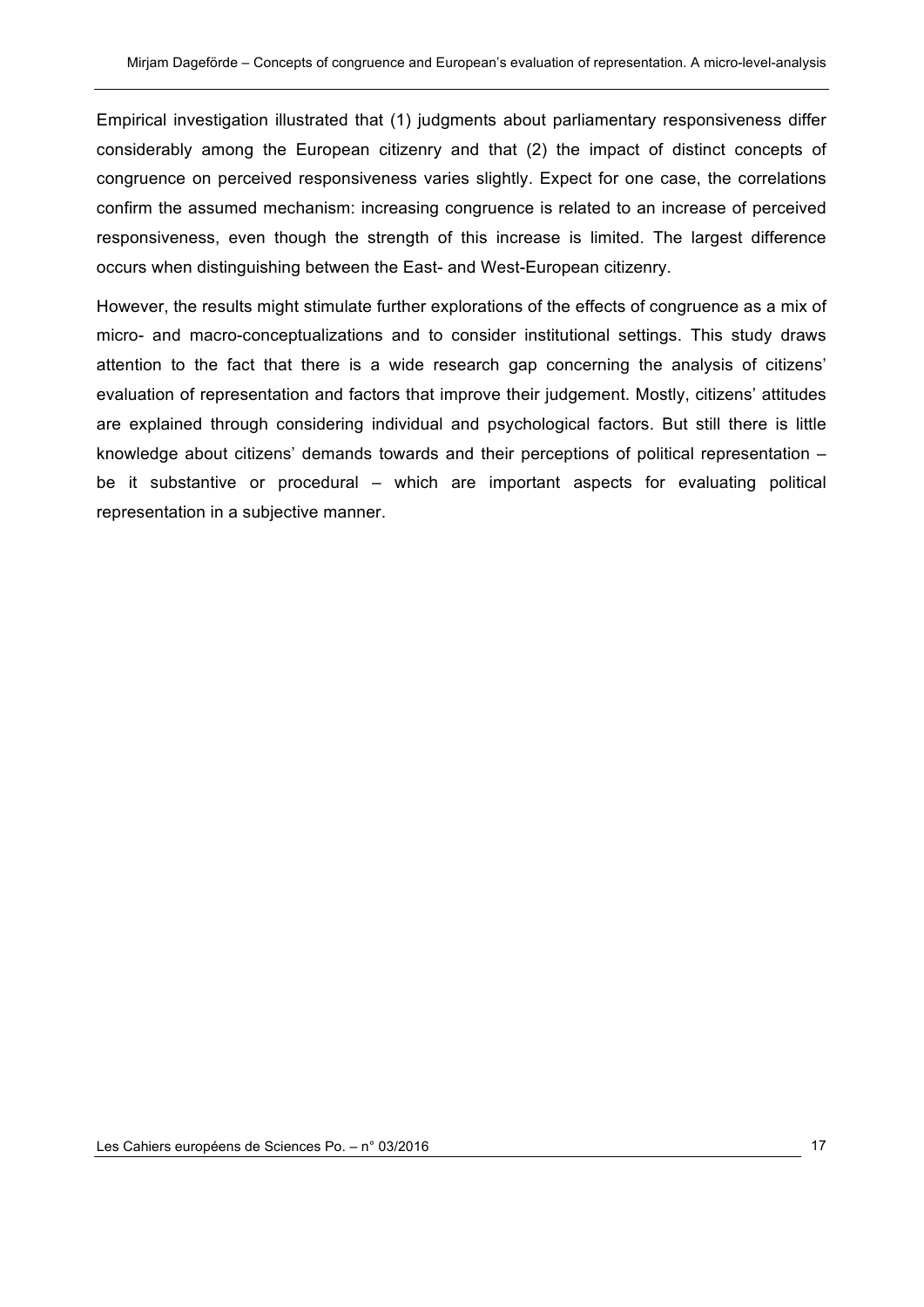#### **Literature**

- ACHEN, C. H. 1978. Measuring Representation. *American Journal of Political Science,* 22**,** 475- 510.
- ANDEWEG, R. B. 2011. Approaching Perfect Policy Congruence: Measurement, Development, and Relevance for Political Representation. *In:* ROSEMA, M., DENTERS, B. & AARTS, K. (eds.) *Political Representation and Policy Congruence in Modern Societies.* Amsterdam: Amsterdam University Press.
- BELCHIOR, A. M. 2012. Explaining Left-Right Party Congruence Across European Party Systems: A Test of Micro-, Meso-, and Macro-Level Models. *Comparative Political Studies,* 46**,** 352-386.
- BLAIS, A. & AARTS, K. 2006. Electoral Systems and Turnout. *Acta Politica,* 41**,** 180-196.
- BLAIS, A. & BODET, M. A. 2006. Does Proportional Representation Foster Closer Congruence Between Citizens and Policy Makers? *Comparative Political Studies,* 39**,** 1243-1262.
- BRANDENBURG, H. & JOHNS, R. 2014. The Declining Representatveness of the British Party System, and Why it Matters. *Political Studies,* 62**,** 704-725.
- BUDGE, I. & MCDONALD, M. D. 2007. Election and party system effects on policy representation: Bringing time into a comparative perspective. *Electoral Studies,* 26**,** 168- 179.
- CONVERSE, P. E. 1964. The Nature of Belief Systems in Mass Publics. *In:* APTER, D. (ed.) *Ideology and Discontent.* New York: The Free Press of Glencoe.
- COSTA, O., LEFÉBURE, P., ROZENBERG, O., SCHNATTERER, T. & KERROUCHE, E. 2012. Far Away, So Close: Parliament and Citizens in France. *The Journal of Legislative Studies,* 18**,** 294-313.
- DAGEFÖRDE, M. 2013. Exploring the Effects of Congruence: Party-Voter Agreement and Citizens Evaluation of Representation. *APSA Annual Meeting.* Chicago.
- DAHL, R. E. 1971. *Polyarchy. Participation and Opposition.,* New Haven/London, Yale University Press.
- DAHLBERG, S. & HOLMBERG, S. 2014. Democracy and Bureaucracy: How their Quality Matters for Popular Satisfaction. *West European Politics,* 37**,** 515-537.
- DALTON, R. J. 2004. *Democratic Challenges, Democratic Choices: The Erosion of Political Support in advanced Industrial Democracies. ,* Oxford, Oxford University Press.
- DALTON, R. J. 2006. *Citizen Politics: Public Opinion and Political Parties in Advanced Industrial Democracies,* Washington, DC, CQ Press.
- GOLDER, M. & STRAMSKI, J. 2010. Ideological Congruence and Electoral Instituions. *American Journal of Political Science,* 54**,** 90-106.
- HERRERA, C. L., HERRERA, R. & SMITH, E. R. A. N. 1992. Public Opinion and Congressional Representation. *Public Opinion Quarterly,* 56**,** 185-205.
- HIBBING, J. R. & THEISS-MORSE, E. 1995. *Congress as Public Enemy: Public Attitudes toward American Political Institutions. ,* Cambridge, Cambridge University Press.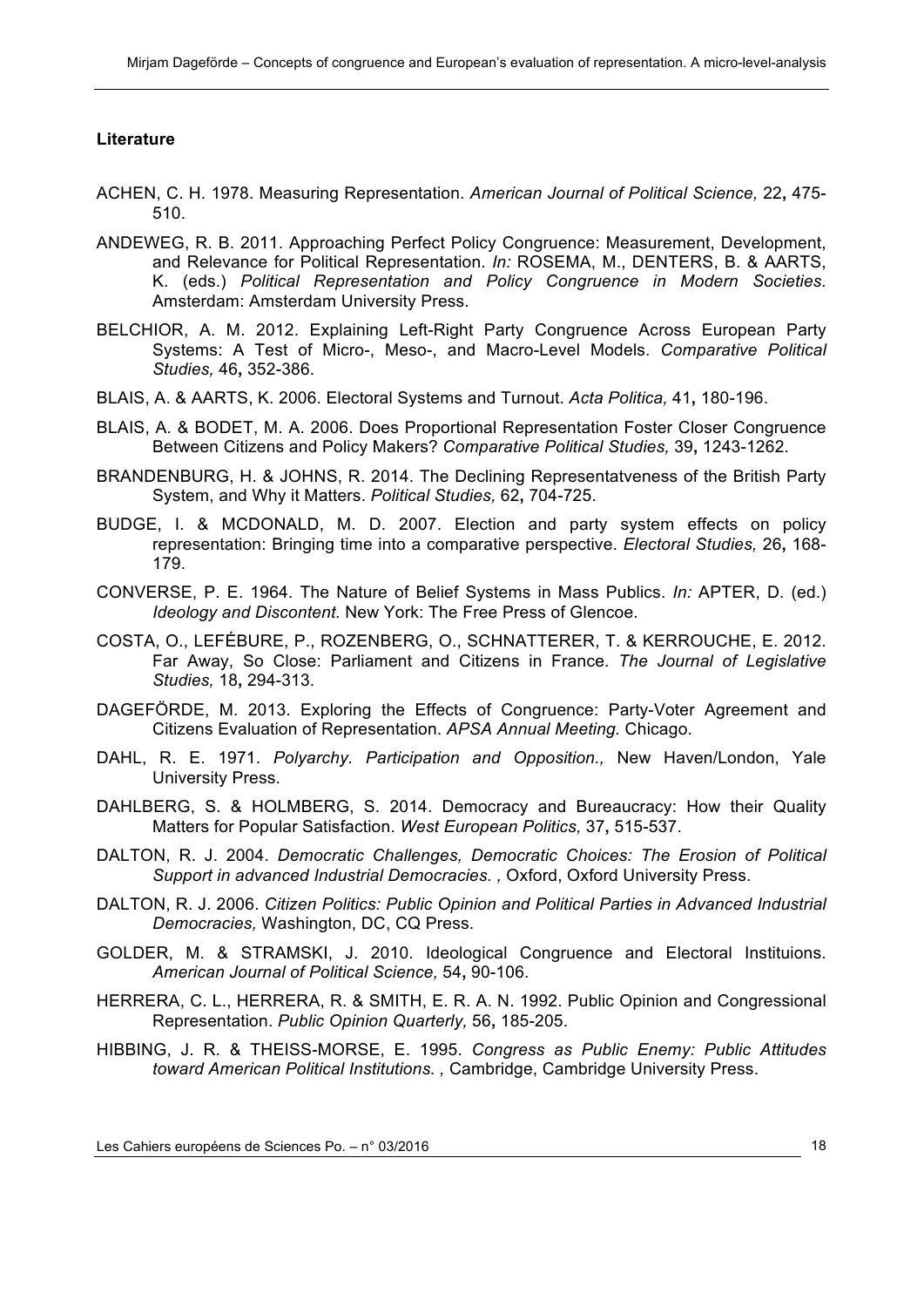- HIBBING, J. R. & THEISS-MORSE, E. 2001. Process Preferences and American Politics: What the People Want Government to Be. *The American Political Science Review,* 95**,** 145- 153.
- HIBBING, J. R. & THEISS-MORSE, E. 2002. *Stealth Democracy: Americans' Beliefs about How Government Should Work,* Cambridge, Cambridge University Press.
- HOBOLT, S. B. 2012. Citizen Satisfaction with Democracy in the European Union. *Journal of Common Market Studies,* 50**,** 88-105.
- HOBOLT, S. B. & KLEMMENSEN, R. 2008. Government Responsiveness and Political Competition in Comparative Perspective. *Comparative Political Studies,* 41**,** 309-337.
- HUBER, J. D. & POWELL, G. B. 1994. Congruence between Citizens and Policymakers in two Visions of Liberal Democracy. *World Politics,* 46**,** 291-326.
- KIM, H., POWELL, G. B. & FORDING, R. C. 2010. Electoral Systems, Party Systems, and Ideological Representation. *Comparative Politics* 42**,** 1-19.
- KLINGEMANN, H.-D. & FUCHS, D. 1995. *Citizens and the State,* Oxford, Oxford University Press.
- LEFKOFRIDI, Z., GIGER, N. & KISSAU, K. 2012. Inequality and Respresentation in Europe. *Representation,* 48**,** 1-11.
- MILLER, W. E. & STOKES, D. E. 1963. Constituency Influence in Congress. *American Political Science Review,* 57**,** 45-56.
- NORRIS, P. 1999. *Critical Citizens: Global Support for Democratic Governance,* Oxford, Oxford University Press.
- NORRIS, P. 2011. *Democratic Deficit: Critical Citizens Revisited.,* New York, Cambridge University Press.
- NYE, J. S., ZELIKOW, P. D. & KING, D. C. 1997. *Why people don't trust Government,*  Cambridge, MA., Harvard University Press.
- PATTERSON, S. C., HEDLUND, R. D. & BOYNTON, R. 1975. *Representatives and Represented: Bases of Public Support for the American Legislatures,* New York, John C. Wahlke Wiley.
- PATTERSON, S. C., RIPLEY, R. B. & QUINLAN, S. V. 1992. Citizens' Orientations toward Legislatures: Congress and the State Legislature. *The Western Political Quarterly,* 45**,** 315-338.
- PHARR, S. J. & PUTNAM, R. D. 2000. *Disaffected Democracies. What's Troubling the Trilateral Countries? ,* Princeton, Princeton University Press.
- PITKIN, H. F. 1967. The Concept of Representation. Berkeley/Los Angeles: University of California Press.
- POWELL, G. B. 2004. The Chain of Responsiveness. *Journal of Democracy,* 15**,** 91-105.
- POWELL, G. B. 2006. Election Laws and Representative Governments: Beyond Votes and Seats. *British Journal of Political Science,* 36**,** 291-315.
- POWELL, G. B. 2009. The Ideological Congruence Controversy: The Impact of Alternative Measures, Data, and Time Periods on the Effects of Election Rules. *Comparative Political Studies,* 42**,** 1475-1497.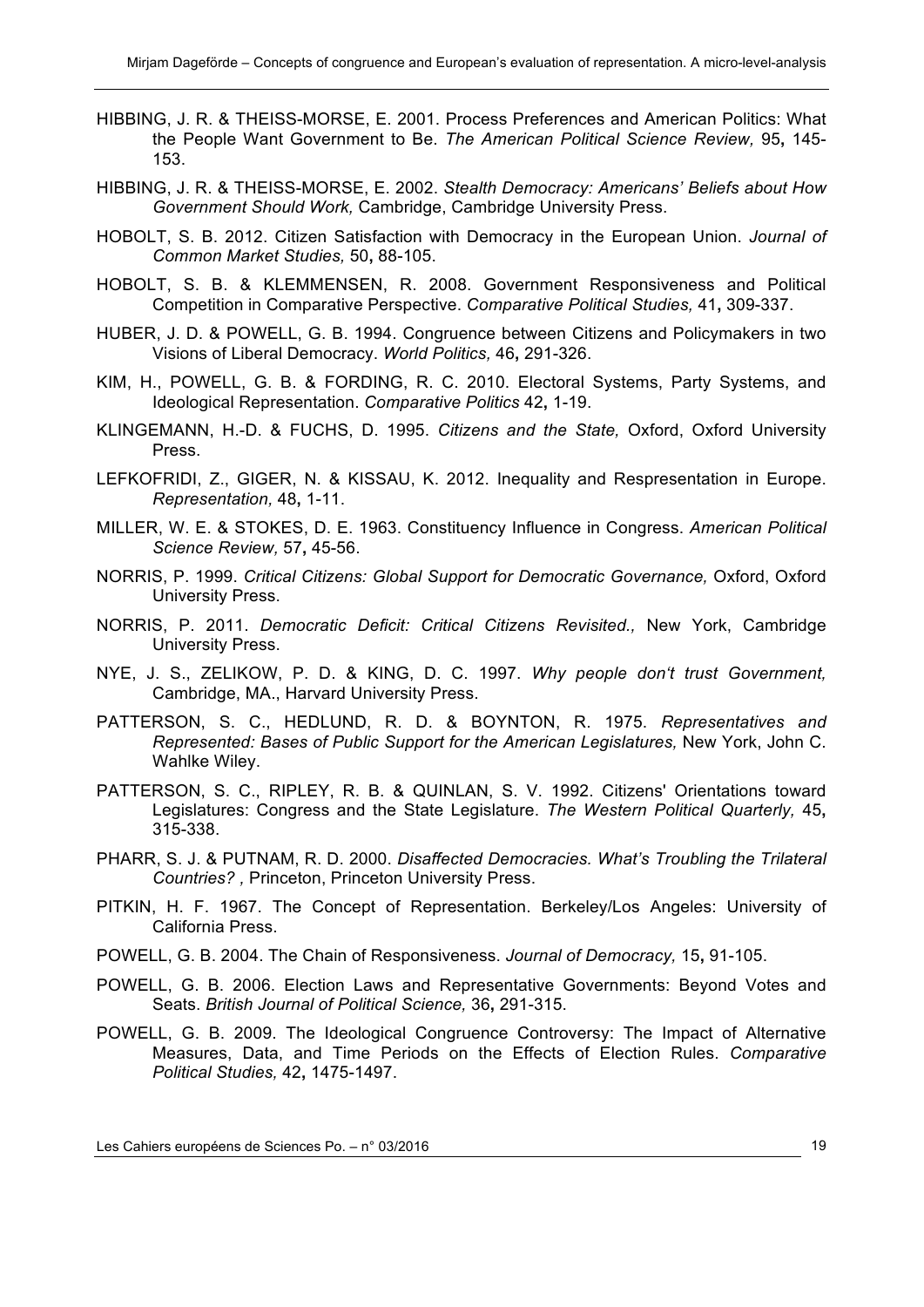- POWELL, G. B. & VANBERG, G. S. 2000. Election Laws, Disproportionality and Median Correspondence: Implications for Two Visions of Democracy. *British Journal of Political Science,* 30**,** 383-411.
- REHER, S. 2015. Explaining cross-national variation in the relationship between priority congruence and satisfaction with democracy. *European Journal of Political Research,* 54**,** 160-181.
- ROHRSCHNEIDER, R. & WHITEFIELD, S. 2012a. Institutional Context and Representational Strain in Party–Voter Agreement in Western and Eastern Europe. *West European Politics,* 35**,** 1320-1340.
- ROHRSCHNEIDER, R. & WHITEFIELD, S. 2012b. *The Strain of Representation: How Parties Represent Diverse Voters in Western and Eastern Europe,* Oxford, Oxford University Press.
- SAALFELD, T. & DOBMEIER, R. 2012. The Bundestag and German Citizens: More Communication, Growing Distance. *The Journal of Legislative Studies,* 18**,** 314-333.
- SNIDERMAN, P. M., BRODY, R. A. & TETLOCK, P. E. 1991. *Reasoning and choice: Explorations in political psychology. ,* New York, Cambridge University Press.
- STRØM, K. 2000. Delegation and accountability in parliamentary democracies. *European Journal of Political Research,* 37**,** 261-289.
- THOMASSEN, J. 1994. Empirical Research into Political Representation: Failing Democracy or Failing Models? *In:* JENNINGS, M. K. & MANN, T. E. (eds.) *Elections at Home and Abroad.* Michigan: The University of Michigan Press.
- WEISSBERG, R. 1978. Collective vs. Dyadic Representation in Congress. *American Political Science Review,* 72**,** 535-547.
- WHITEFIELD, S. 2006. Mind the Representation Gap: Explaining Differences in Public Views of Representation in Postcommunist Democracies. *Comparative Political Studies,* 39**,** 733- 758.
- WLEZIEN, C. 2005. On the salience of political issues: The problem with 'most important problem'. *Electoral Studies,* 24**,** 555-579.
- WLEZIEN, C. & SOROKA, S. N. 2012. Political Institutions and the Opinion–Policy Link. *West European Politics,* 35**,** 1407-1432.
- ZALLER, J. R. 1992. *The nature and origins of mass opinion,* Cambridge, Cambridge University Press.